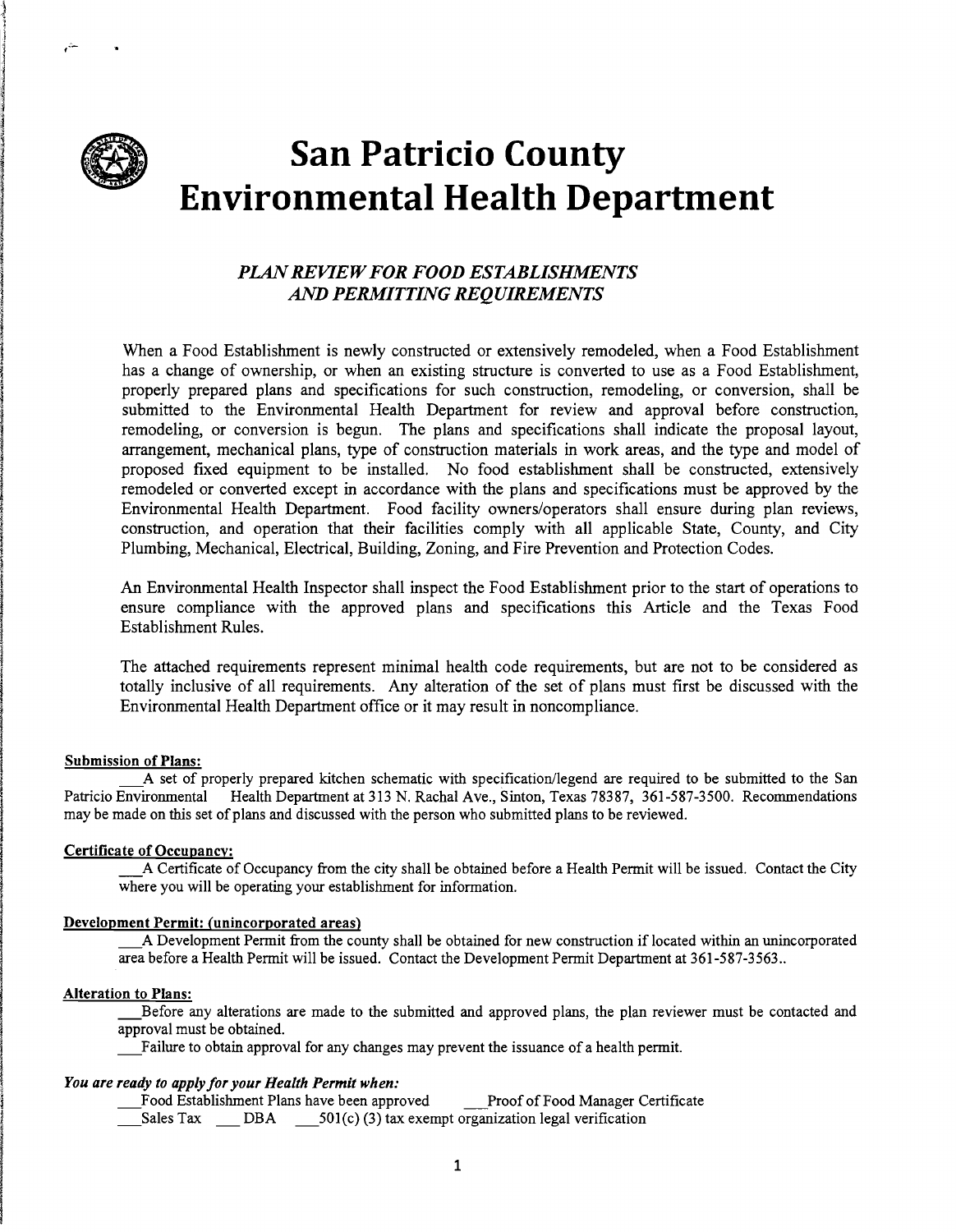# **MAJOR REQUIREMENTS FOR APPROVED KITCHENS**

#### Food Handler and Food Manager Certification:

All establishments that handle open food must comply with the following:

a. All employees must obtain and maintain current Food Handler Certificate status. Food Handler classes are offered to the public by the San Patricio County Environmental Health Department. The cost is \$10 per person. Cash is the only acceptable method of payment. Texas State Accredited on-line Certificates are also accepted. We do not honor any Unaccredited Food Handler Certificates (Permits)

-.

b. An on-duty manager must obtain and maintain current State Approved Food Manager Certificate. The Original Certificate must be posted A copy of these certificates must be presented to the county to be placed in the food establishment file.

\_c. During all hours of operation a food establishment must actively have a Certified Food Manager present.

#### Contamination Events

A written policy must be in place for employees to follow when responding to the clean-up of vomit and diarrheal events

\_Procedures shall address the specific actions employees must take to minimize the spread of contamination and exposure of employees, consumers, food, and surfaces.

# First Aid Kit

First Aid Kits should be made readily available for emergency cases.

#### Water Supplv:

A connection shall be made to an approved public water system or a private source. If water supply from a private source is selected as a method to be used; then it is mandatory that the water well be tested prior to operating and must meet the state drinking water requirements. The private source must be tested annually or upon request by the Environmental Health Department. Original Lab results must be submitted for review.

#### Sewage Disposal:

All sewage and wastewater shall be disposed into a public sewage system or an approved commercial sewage disposal system that meets state and local requirements

# Walls and Ceilings:

Walls and wall covering shall be designed, constructed, attached, and installed so they are smooth and easily cleanable.

\_Exterior walls, windows, and doors that remain open will be protected in a manner as to prevent the entry of all pests.

\_Except in areas used only for dry storage, concrete, porous blocks, or bricks used for indoor wall construction shall be fmished and sealed to provide a smooth, nonabsorbent easily cleanable surface.

\_Ceilings in all food preparation areas shall be designed, constructed, attached, and installed so they are smooth and easily cleanable. This includes self-service areas, bars and server areas.

\_Attachments to walls and ceilings such as light fixtures, mechanical room ventilation system components, vent covers, wall mounted fans, decorative items, and other attachments shall be easily cleanable.

\_Studs, joists, and rafters may not be exposed in areas subject to moisture.

#### Floors:

\_Exposed horizontal utility service lines and pipes may not be installed on the floor.

In food establishments in which cleaning methods other than water flushing are used for cleaning floors, the floor and wall junctures shall be covered and closed to no larger than one millimeter.

\_The floors in food establishments in which water flush cleaning methods are used shall be provided with drains and graded to drain, and the floor and wall junctures shall be covered and tightly sealed.

\_Carpeting may not be installed as a floor covering in food preparation areas, toilet rooms, refuse storage rooms, or other areas subject to moisture, flushing or spray cleaning methods.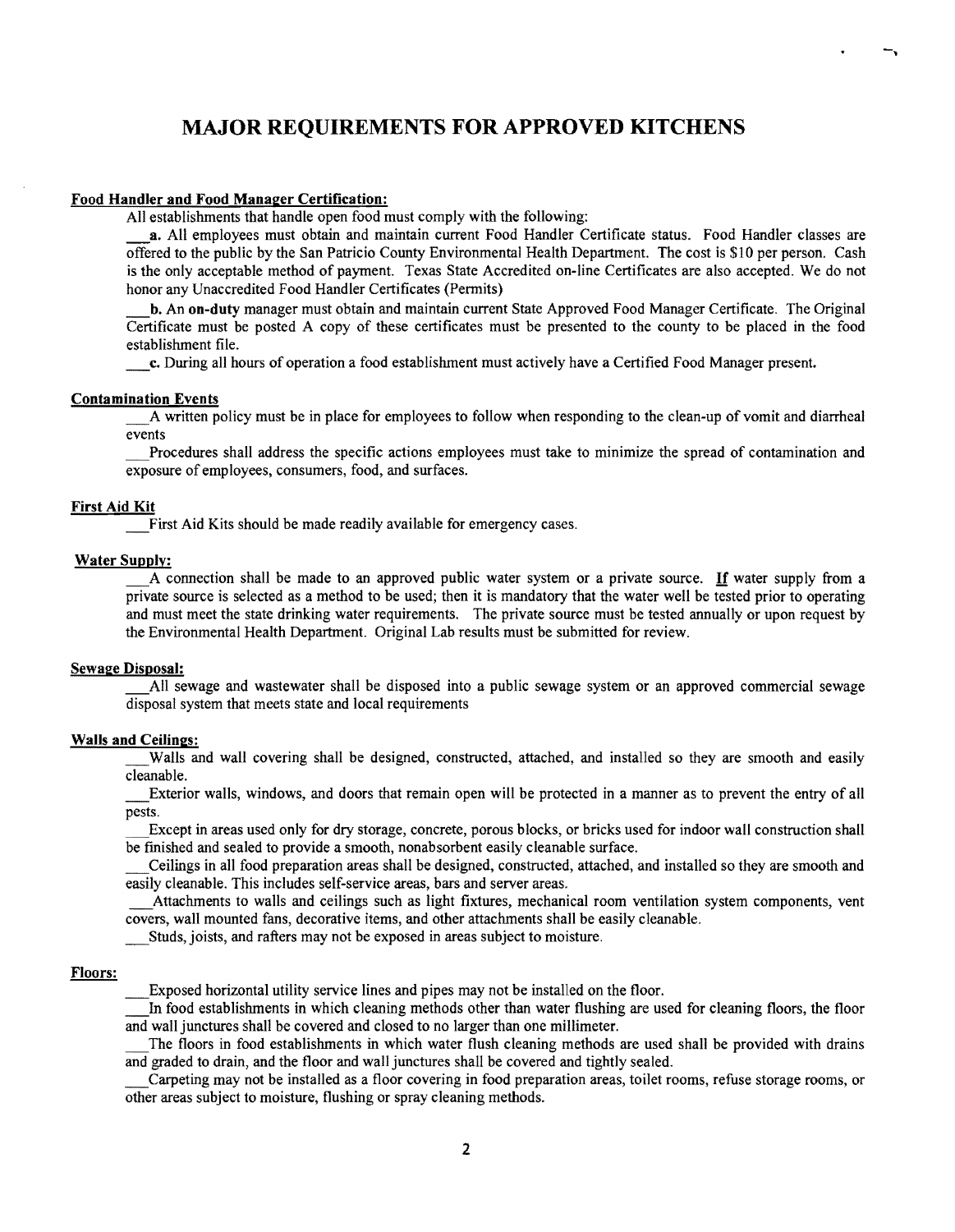\_If carpeting is installed as a floor covering in areas other than those specified in the above paragraph, it shall be: securely attached to the floor with durable mastic and installed tightly against the wall with the edges of the carpet secured.

Floor coverings, mats, and duckboards shall be designed to be removable and easily cleanable.

# Shelving and Cabinetry:

\_Unfmished construction is not allowed anywhere. Interiors of all cabinetry and shelving shall be fmished with a smooth, non-absorbent, easily cleanable surface.

Shelving and racks shall store food and food-related items a minimum of six inches off the floor and provide an easily cleanable area between the floor and lowest shelf.

\_Wooden shelves or racks are not permitted in refrigerated storage areas. Stainless steel or other non-corrosive metal shelving will be used in refrigerators, freezers, and walk-ins.

#### Hand Washing Lavatories:

Post sign that states "All Employees Must Wash Hands" near hand-washing sink.

Trashcan must be near hand-washing sink when using paper towels to hand dry.

\_Lavatories designed only for hand washing are required if any type of food/drink preparation or ware washing is conducted within the establishment.

\_Lavatories shall be conveniently accessible in food/drink preparation, food serving, ware washing areas, and toilet rooms. Hand sinks are not considered conveniently accessible in another room, example, walking through a doorway, or not being visible.

Lavatories shall be equipped with hot (100 degrees F) and cold water supplied through a mixing valve or combination faucet.

\_Lavatories shall be located to avoid contamination of food and food-related items and areas. Splashguards may be used to meet this requirement.

#### Ware Washing Facilities:

\_A minimum three compartments, stainless steel sink is required for the manual washing, rinsing, and sanitization of equipment and utensils when preparing any potentially hazardous food.

All ware washing sinks shall be sized to submerge the largest piece of portable equipment.

Separate drain boards or other suitable equipment must be used for soiled and clean equipment and utensils shall be attached or adjacent to all ware washing fixtures.

\_All mixed-drink type facilities or those using any glassware resulting in the need for a "dump sink" must have an adequate four-compartment sink with double drain boards or a three compartment sink and a separate dump sink.

\_Automatic dish washing machines may *supplement* the installation of sinks for manual ware washing *but not replace* this minimum requirement.

# Cbemical Test Kits:

\_Chemical test papers for the appropriate sanitizer are required for the testing of sanitizer solutions used in the food establishment. For example, bleach test strips, T-Strips or a waterproof thermometer for testing heat sanitizing dish machines.

#### Thermometers:

I

I

1 **Internet** 

Refrigerators, freezers and hot holding units used for the storage of potentially hazardous food shall have accurate, readily visible thermometers. Range of thermometer shall be 0 to 220 degrees Fahrenheit.

\_Stem thermometers are required for the monitoring of food temperatures. Stern thermometers shall be accurate and available to the staff.

#### Utility Service Sink (mop sink):

**At least one utility sink or curbed cleaning facility shall be provided for the cleaning of mops and similar floor** cleaning tools and the disposal of mop water or other wastewater.

\_The utility service fixture shall be located to avoid the contamination of food and food related items and areas.

The utility service fixture shall be provided with hot (100 degrees F) and cold water.

\_A vacuum breaker or approved vacuum breaker device shall be installed if a hose is connected. <sup>I</sup>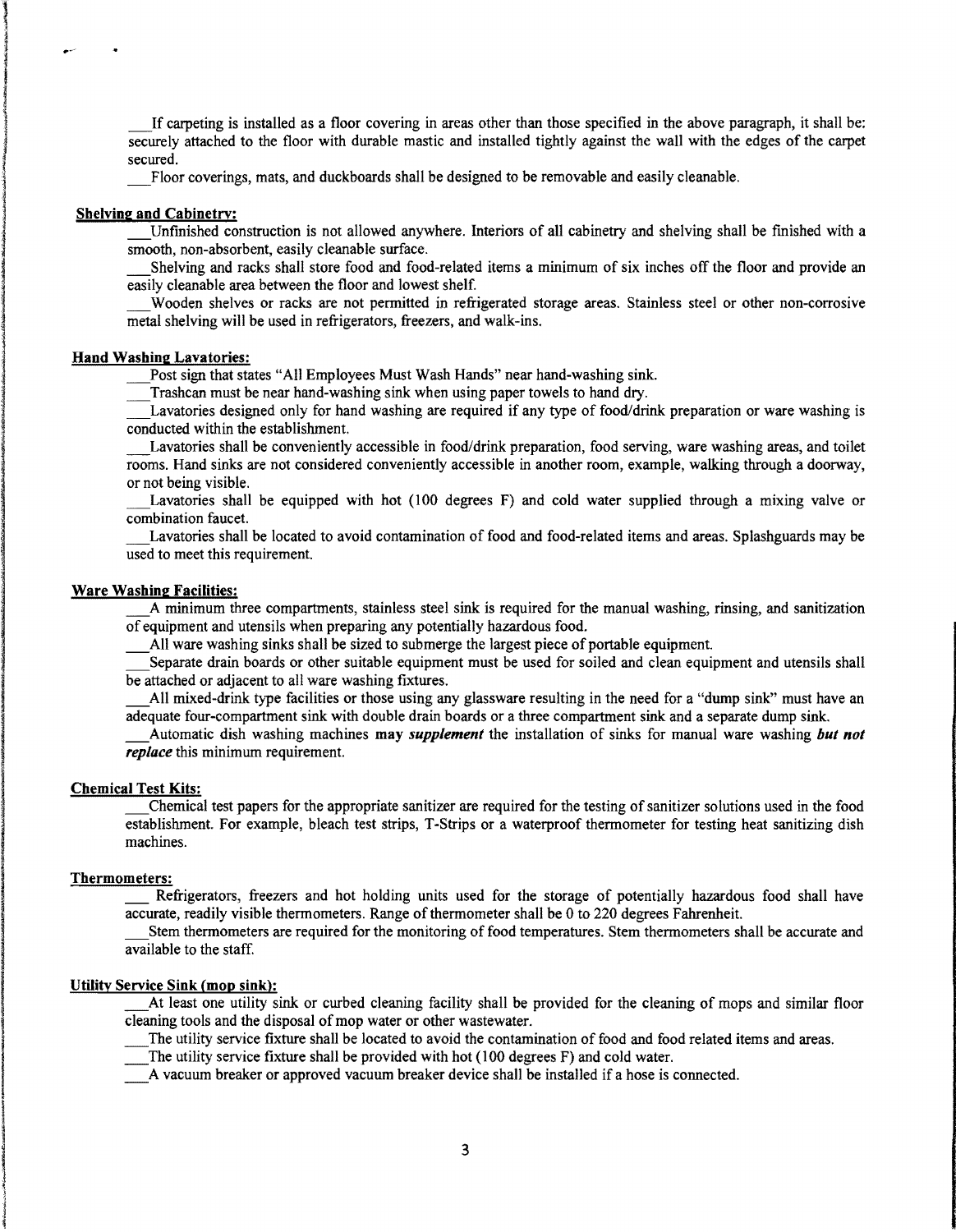#### Plumbing:

Soda machines shall have an adequate backflow prevention device when connected to a potable water supply.

Approved backflow prevention devices shall be installed on devices connected to the potable water system, such as: chemical injectors, attached hoses, spray wands and other similar instances where there is a direct connection between the potable water system and non-potable water. This includes the outside faucets.

Except for properly trapped open sinks, there shall be no direct connection between the sewage system and any drains originating from equipment in which food or utensils are placed. Such fixtures shall be drained through an indirect waste with a minimum one-inch air gap, where applicable. Examples would include, but not limited to, ice machines, food preparation sinks, floor drains in walk-in boxes, steam tables, salad bars, etc.

The Environmental Health Department does NOT regulate the installation of grease traps.

# Owner/operators must contact the Pre-Treatment Services Division of the Water Department with-in their city regarding the need, size, and proper plumbing installation of grease traps.

As general rule grease traps should be located outside. If a G. T. has to be installed indoors, the top of the trap shall be flush with the floor. An exception to this rule may apply when the grease trap is located above another floor. Grease traps shall be accessible for cleaning and be maintained as required.

Water heaters shall be adequately sized to provide a constant and ready flow of hot water to all supplied fixtures. Water heater shall be behind a door or otherwise enclosed if it is located in the kitchen.

#### Equipment Design and Installation:

\_Only equipment designed and constructed for commercial use is allowed in food establishments. Residential, home-type freezers, ranges, ovens, etc. are not permitted.

If *immobile*, the installation of freestanding equipment such as: refrigerators, fryers, tables, shall be:

1) Sealed to the floor

2) Installed on a raised platform of sealed concrete; or

3) Elevated on legs to provide a minimum six-inch clearance between floor and equipment.

\_Sufficient space shall be provided for easy cleaning between and behind each unit of floor-mounted equipment, or the space between it and adjoining equipment units and adjacent walls shall be closed and sealed.

\_A minimum three-foot working space/aisle shall be maintained throughout the establishment in food preparation, food serving, and ware washing and storage areas.

\_The tops of all walk-in boxes and vent-hoods shall be extended to the ceiling and properly sealed.

#### Ventilation:

A vent-hood system is required when any operation within the kitchen produces excessive heat, steam, condensation, grease-laden vapors, obnoxious odors, smoke and/or fumes and shall meet the requirements of your city.

\_Easily removable, easily cleanable filters are required in vent-hoods and ventilation systems and shall be maintained clean.

#### Toilet Rooms:

\_Toilet rooms shall conform to all building, plumbing, and health code requirements.

Toilet facilities shall be conveniently located and shall be accessible to employees at all times.

\_Toilet rooms shall be completely enclosed and have tight-fitting self-closing solid doors.

Toilet rooms shall have forced-air ventilation to the outside of the establishment.

\_Toilet room shall be provided with a covered trash receptacle.

Sink must have hot and cold running water.

\_Toilet rooms must provide toilet paper on dispenser, hand soap and disposable towels on a dispenser.

#### Lighting:

\_Adequate artificial illumination shall be provided in accordance with the following minimum requirements.

\_At least 110 lux (10 foot candles) at a distance of 75 centimeters (30 inches) above the floor in walk-in refrigeration units and dry storage areas and in other areas and rooms during periods of cleaning is required.

\_At least 220 lux (20 foot candles) at a surface where food is provided for consumer self-service such as buffets and salad bars or where fresh produce or packaged foods are sold or offered for consumption, inside equipment such as reach-in and under counter refrigerators. The light shall be installed at a minimum distance of 75 centimeters (30 inches) above the floor in areas used for hand washing, ware washing, and equipment and utensil storage, and in toilet rooms.